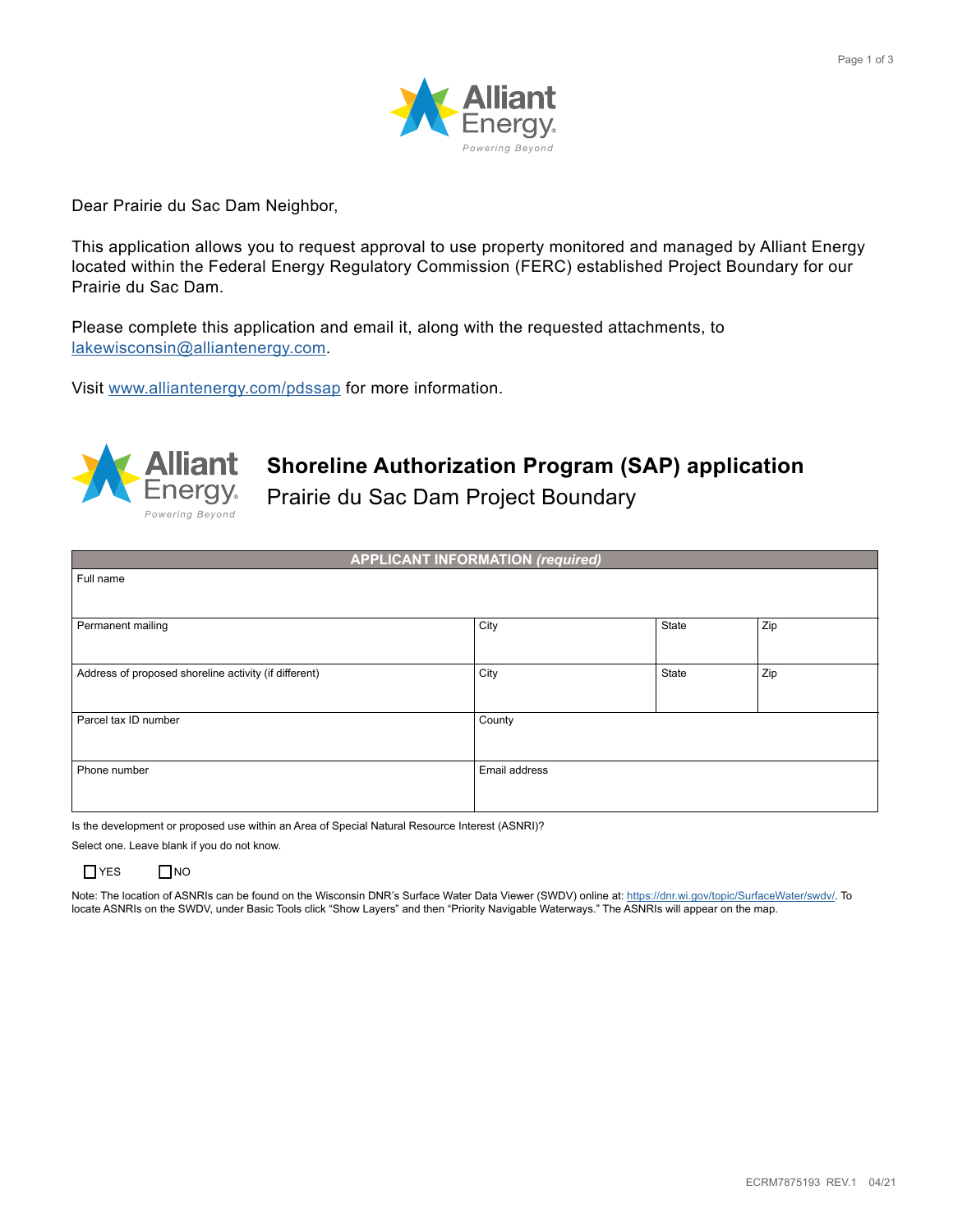

## **Shoreline Authorization Program (SAP) application** Prairie du Sac Dam Project Boundary

|    | PROJECT (please check all that apply)                                                                                                                                                                           |  |  |  |  |  |
|----|-----------------------------------------------------------------------------------------------------------------------------------------------------------------------------------------------------------------|--|--|--|--|--|
|    | Shoreline modifications and erosion control<br>Please provide the following information (as applicable) below, or in an attachment:                                                                             |  |  |  |  |  |
|    | . Description of your proposal (including an estimate of the area to be modified, amount and type of material, etc.)<br>· Site map<br>• Plans and schedule                                                      |  |  |  |  |  |
| ப  | Vegetation enhancement (i.e. landscaping or food plots)<br>Please provide the following information (as applicable) below, or in an attachment:                                                                 |  |  |  |  |  |
|    | • Brief statement describing proposed activity<br>• Approximate area or number of trees to be removed or planted<br>• Approximate area of other vegetation to be removed or planted                             |  |  |  |  |  |
|    | Piers, docks, marinas and other facilities (please check one)                                                                                                                                                   |  |  |  |  |  |
|    | Boat dock<br>Buoy<br>Swimming raft(s), water trampoline, etc<br>Marina<br>Water ski platform<br>Boat launch ramp<br>Other (please describe)                                                                     |  |  |  |  |  |
|    | Facility size, if applicable (please check one)                                                                                                                                                                 |  |  |  |  |  |
|    | Accommodates up to 10 watercrafts<br>Accommodates more than 10 watercrafts                                                                                                                                      |  |  |  |  |  |
|    | Use type (please check one)                                                                                                                                                                                     |  |  |  |  |  |
|    | Individual use (for one residence)<br>Shared use (for multiple residences or community use)<br>Commercial use                                                                                                   |  |  |  |  |  |
|    | <b>Additional Information</b><br>Please provide the following information (as applicable) below, or in an attachment:                                                                                           |  |  |  |  |  |
|    | • A sketch or diagram showing the proposed facility and its location on the lot<br>• Width of lot<br>• Water depth at proposed location<br>• Facility dimensions (length and width)<br>• Construction materials |  |  |  |  |  |
| ΙI | Other non-project uses of project lands or waters<br>Please describe the proposed use and attach a sketch of its location to this application.                                                                  |  |  |  |  |  |
|    |                                                                                                                                                                                                                 |  |  |  |  |  |
|    |                                                                                                                                                                                                                 |  |  |  |  |  |
|    |                                                                                                                                                                                                                 |  |  |  |  |  |
|    |                                                                                                                                                                                                                 |  |  |  |  |  |
|    |                                                                                                                                                                                                                 |  |  |  |  |  |
|    |                                                                                                                                                                                                                 |  |  |  |  |  |
|    |                                                                                                                                                                                                                 |  |  |  |  |  |
|    |                                                                                                                                                                                                                 |  |  |  |  |  |
|    |                                                                                                                                                                                                                 |  |  |  |  |  |
|    |                                                                                                                                                                                                                 |  |  |  |  |  |
|    |                                                                                                                                                                                                                 |  |  |  |  |  |
|    |                                                                                                                                                                                                                 |  |  |  |  |  |
|    |                                                                                                                                                                                                                 |  |  |  |  |  |
|    |                                                                                                                                                                                                                 |  |  |  |  |  |